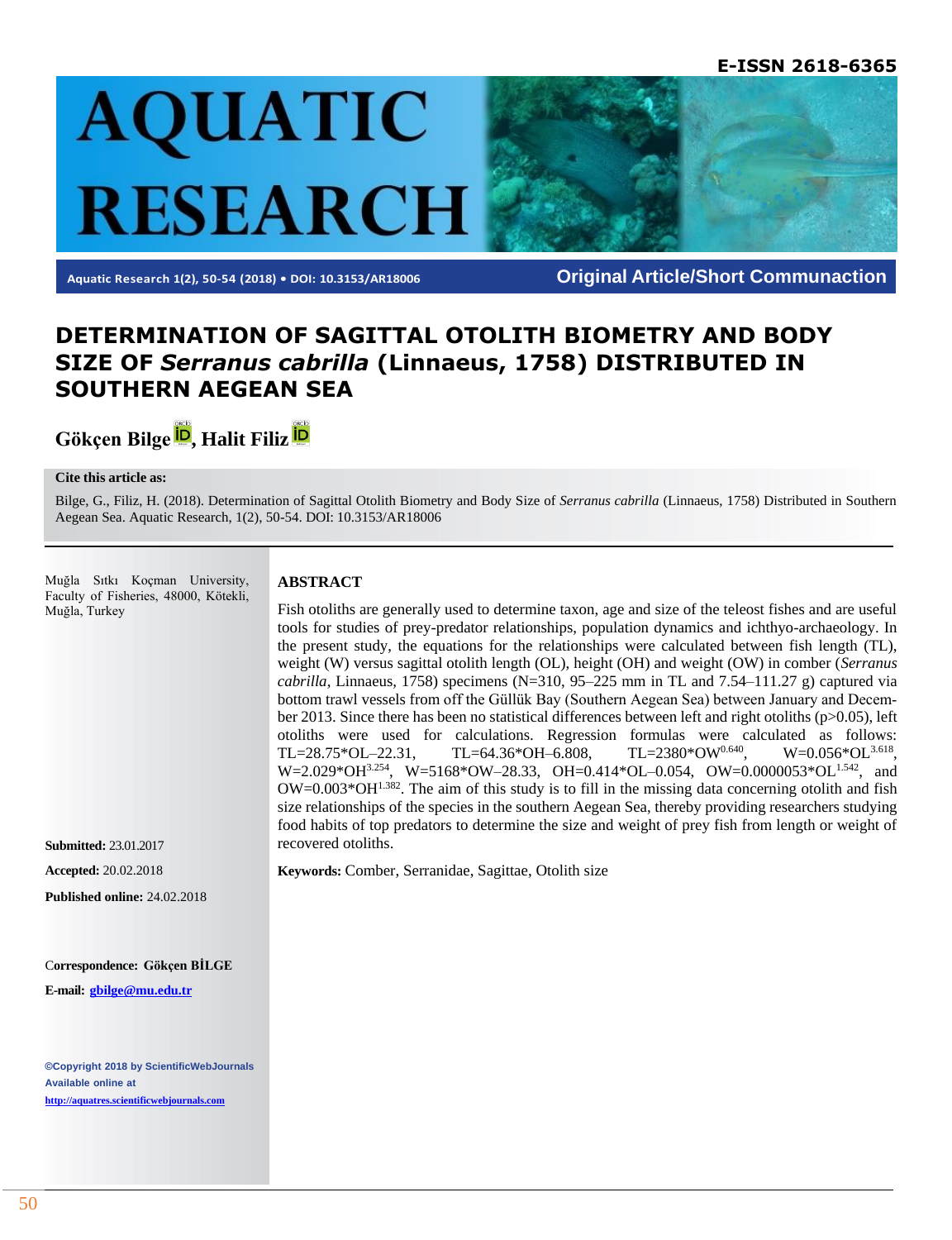# **Introduction**

Otoliths have distinctive shape which is highly species specific, but varies widely among species (Maisey, 1987). Thus, several identification guides and keys has been published by Smale et al (1995) for south African Fishes, Harkönen (1986) for northeast Atlantic Sea, Morrow (1976) for Bering Sea, Campana (2004) for northwest Atlantic Ocean, Tuset et al. (2008) for the western Mediterranean, north and central eastern Atlantic, and Nolf (1985) for fossil fishes. The prey specimens are partially or totally digested and the hard remains in stomachs, intestines, faeces and scats (of piscivorous fishes, marine mammals, sea birds) are only diagnostic features that can be considered; among those hard remains, otoliths are quite resistant to digestion and they are important tools for prey classification (Al-Mamry et al., 2010). The comber *Serranus cabrilla* (Linnaeus, 1758) is a demersal fish species found at depth ranges between 5-500 m on the continental shelf and upper slope over rocks, *Posidonia* beds, sand and mud bottoms (Tortonese**,** 1986). It distributes in temperate and tropical regions, Eastern Atlantic: English Channel southward round the Cape of Good Hope to Natal, South Africa (Heemstra&Randall, 1986), including Azores, Madeira and the Canary Islands (Tortonese, 1986). Also in the Mediterranean and western Black Sea. This study represents the first information on the otolith-fish size relations of *Serranus cabrilla,* collected from the Güllük Bay (the southern Aegean Sea).

# **Materials and Methods**

In the present study, the relationship equations were calculated between fish length (TL), weight (W) versus sagittal otolith length (OL), height (OH) and weight (OW) in comber (*Serranus cabrilla*, Linnaeus, 1758) specimens captured via bottom trawl vessels from the Güllük Bay (Southern Aegean Sea) between January and December 2013.

Total lengths (TL) were measured to the nearest millimeter. Fish weight (W) were determined to the nearest 0.01 g on a digital balance. Sagittae were  $(N= 310)$  removed through a cut in the cranium to expose them then cleaned and stored dry in glass vials and the left and right otolith were considered separately. Each sagitta was placed with the sulcus acusticus oriented through the observer and otolith length (OL) and otolith height (OH) was determined using eyepiece micrometer under stereo zoom microscobe (Olympus SZX-16) and defined as the longest dimension between the rostrum and postrostrum axis (nomenclature of Smale et al., 1995 and Tuset et al., 2008) through the focus of the otolith (Al-Mamry et al., 2010) (Figure 1). Individual sagittal otolith weight (OW - in 0.1 mg) was determined using an electronic balance. Firstly, the *paired t-test* was used to check any differences between left and right otolith pairs. When significant differences ( $P<0.05$ ) were not found, the  $H_0$  hypothesis ( $b_{\text{right}} = b_{\text{left}}$ ) was accepted and a single regression was used for each parameter (OL, OH and OW). Linear, *Y*   $= ax + b$  and non-linear,  $Y = ax^b$  regression equations were fitted to determine which equations (OW–W, OL–OW, TL– OH, OH–W, OW–OH, OL–W, OL–TL, OH–OL, and OW– TL) are best describing various relationships between otolith and fish size (Tarkan *et al*., 2007).

### **Results and Discussion**

The sagittal otoliths of 310 *S. cabrilla* specimens were examined. Table 1 shows the descriptive statistics regarding length and weight of the species and its sagittal otoliths (with otolith width): the average total length  $(\pm S.D)$  was 14.589 (±2.909) mm (95-225 mm), and the length of otoliths ranged from 3.8 to 8.3 mm, height from 1.5 to 3.6 mm, and weight from 0.0077 to 0.0251 g.

Relations between fish and otolith measurements were given in Table 2, and the relationships between otolith morphometric parameters and fish sizes of *S. cabrilla* were given in Figure 2. No significant differences (t-test for paired comparisons, P>0.05) were found between left and right otolith length and weight data. Therefore, the left sagittae measurements were used for the calculation of equations. Calculated regressions were displayed a high coefficient of determination ranging between 0.793 - 0.938. A linear regression model was used to determine the relationship between the fish length and otolith sizes, but an exponential regression model was used to describe the relationships between lengths and weights of otolith and fish for the species.

*S. cabrilla* is a discard or by-catch species by trawl landings in Turkey. Despite it has not any commercial value, ecological importance come from to be found in predators' diet. Otoliths are used extensively in stomach content analysis because they are one of the last species-specific features to be digested (Smale et al., 1995). This "powerful" taxonomic feature of earstones, allowed fish species identification. Even though there is some reference identification guides and keys for western Mediterranean, Atlantic Ocean and adjacent waters, this case is very limited, just for some species specific papers, for eastern Mediterranean. At this point, studying the marine predators' feeding habits is to fill the gap of information on the fish otolith morphology and on the estimation of specific equations, which is useful to calculate the size and mass of preys (Battagllia et al., 2010).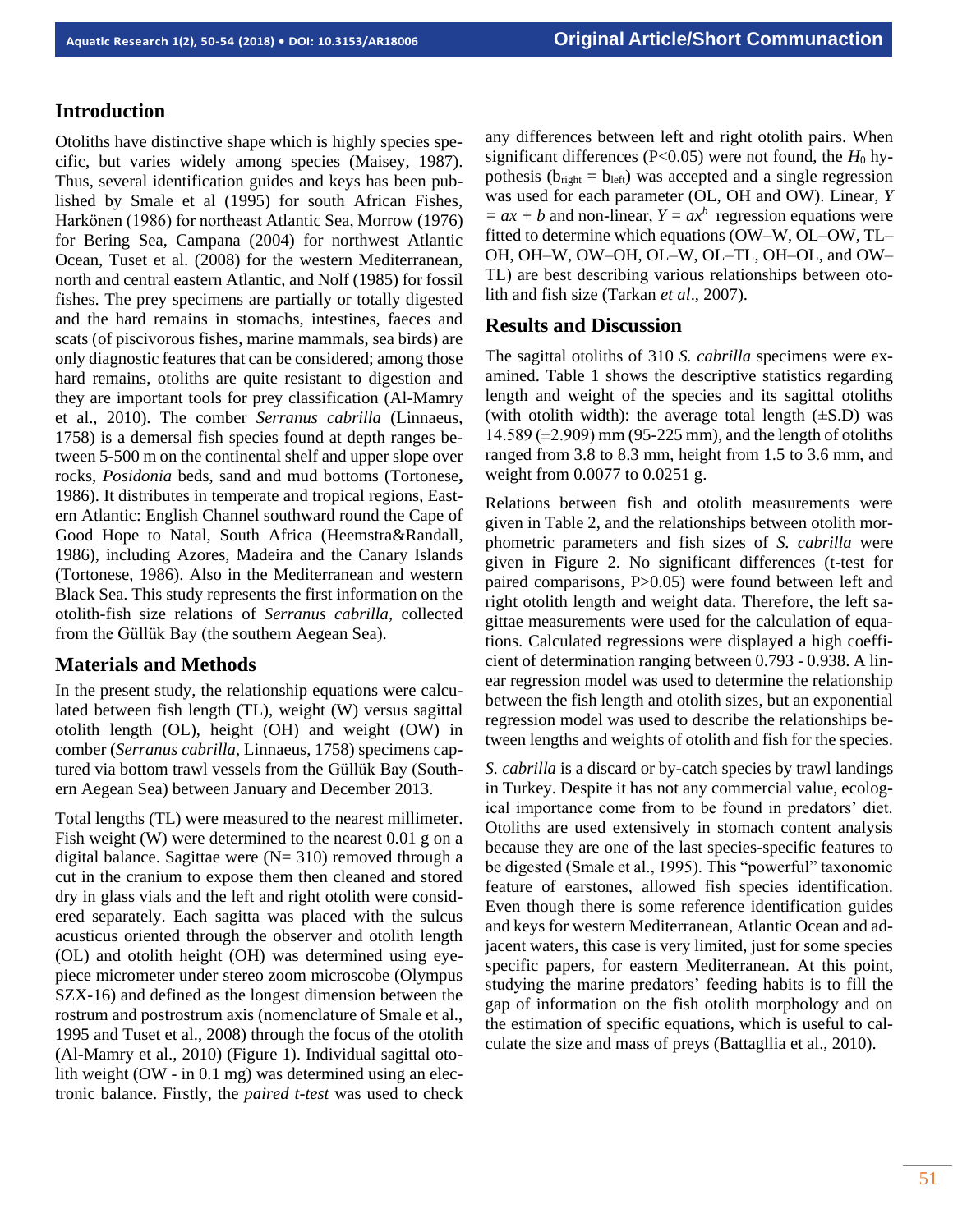| Table 1. Descriptive statistics of length and weight data of specimens and their otoliths obtained from the Southern Aegean |
|-----------------------------------------------------------------------------------------------------------------------------|
| Sea.                                                                                                                        |

|                                                                                          | Range             | Average $(\pm S.D.)$ |  |  |  |  |
|------------------------------------------------------------------------------------------|-------------------|----------------------|--|--|--|--|
| $TL$ (mm)                                                                                | 95-225            | 14.589 $(\pm 2.909)$ |  |  |  |  |
| W(g)                                                                                     | 7.54-111.27       | $38.569(\pm 22.34)$  |  |  |  |  |
| $OL$ (mm)                                                                                | $3.8 - 8.3$       | $5.849(\pm 0.980)$   |  |  |  |  |
| $OH$ (mm)                                                                                | $1.5 - 3.6$       | $2.37(\pm 0.430)$    |  |  |  |  |
| OW(g)                                                                                    | $0.0077 - 0.0251$ | $0.0129(\pm 0.0039)$ |  |  |  |  |
| Total length (TL), Fish weight (W), Otolith length (OL), Otolith weight (OW) and Otolith |                   |                      |  |  |  |  |
| height (OH), Standart deviation (S.D.)                                                   |                   |                      |  |  |  |  |

**Table 2.** Intercept values (a), regression slope (b) and coefficients of determination  $(r^2)$  for linear (L) and exponential (E) relationships between otolith morphometric parameters, fish length and weight of *S. cabrilla.*

|                | Relationship | <b>Regression</b> | a        | b        | $r^2$ |
|----------------|--------------|-------------------|----------|----------|-------|
|                | TL vs. OL    | L                 | 28.75    | $-22.31$ | 0.938 |
| ength<br>Fish  | TL vs. OH    | L                 | 64.36    | $-6.808$ | 0.908 |
|                | TL vs. OW    | E                 | 2380     | 0.640    | 0.838 |
|                | W vs. OL     | E                 | 0.056    | 3.618    | 0.917 |
| Weight<br>Fish | W vs. OH     | E                 | 2.029    | 3.254    | 0.887 |
|                | W vs. OW     |                   | 5168     | $-28.33$ | 0.822 |
|                | OW vs. OL    | E                 | 0.000053 | 1.542    | 0.825 |
| Otolith        | OH vs. OL    | L                 | 0.414    | $-0.054$ | 0.891 |
|                | OW vs. OH    | Е                 | 0.003    | 1.382    | 0.793 |



**Figure 1.** Sagittal otolith of the comber, *Serranus cabrilla*, sampled from the southern Aegean Sea in 2013 (Total length of the fish = 225 mm, otolith length = 8.3 mm;  $OL =$  otolith length,  $OH =$  otolith height).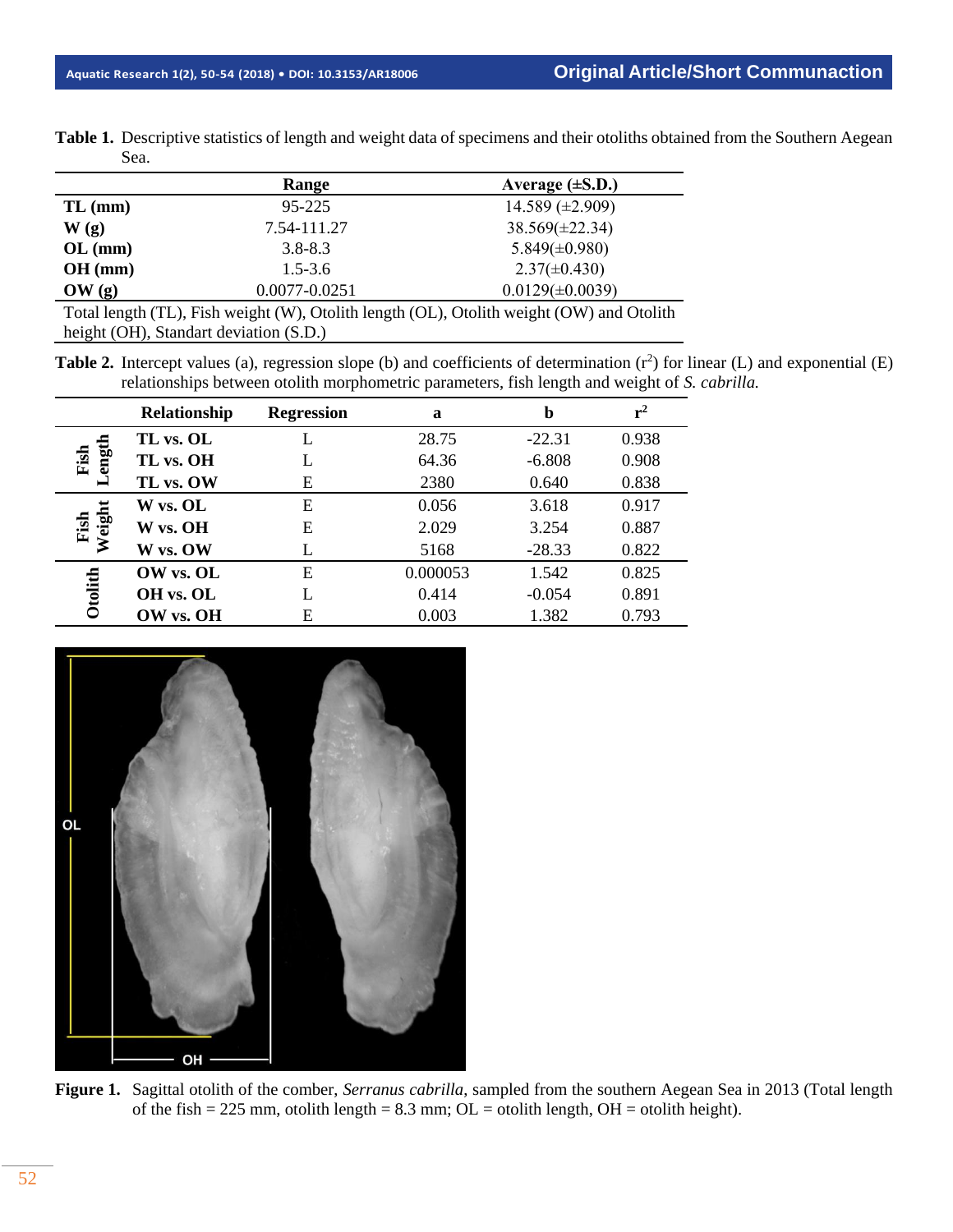

**Figure 2.** Relationships between otolith morphometric parameters and fish sizes of *S. cabrilla.*